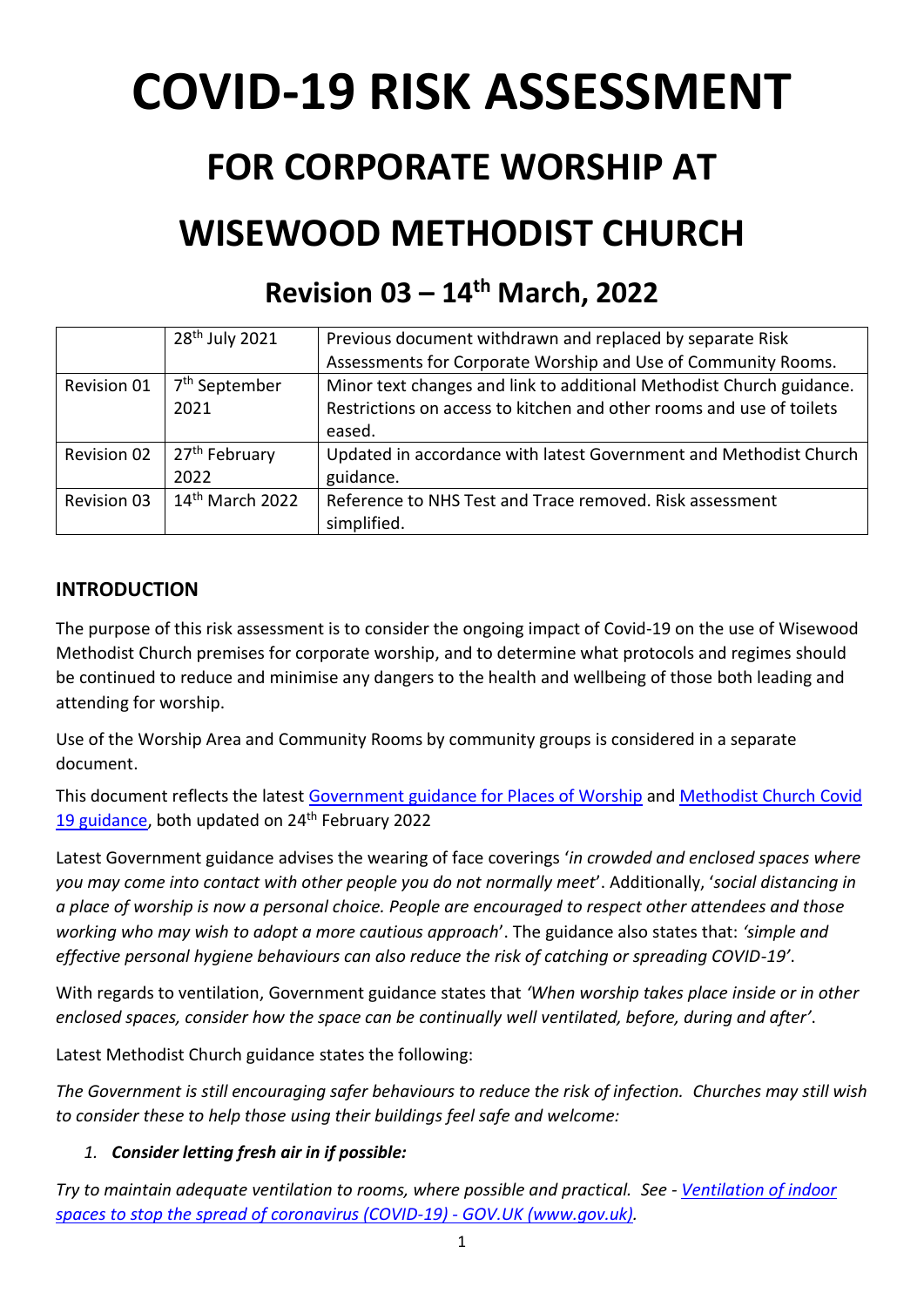#### *2. Consider wearing face coverings in areas of high risk:*

*It may be suitable in crowded or enclosed spaces, particularly if ventilation is poor, to wear face coverings, particularly where you share spaces with people you do not normally meet.*

#### *3. Considerations if feeling unwell:*

*Anyone experiencing Covid-19 symptoms should still consider taking a test and staying at home and avoiding contact with others if the test is positive. Particularly if working in higher risk environments or with those who might be vulnerable.*

#### *4. Consider how to encourage ongoing good hygiene practice:*

*It may be helpful to continue to provide hand sanitiser in convenient areas for everyone to use; keep established practices of cleaning surfaces touched regularly and rooms with high use by different groups such as toilets and kitchens. Similarly, continue to encourage good hygiene when considering handling shared objects, communal resources and food & drink.*

In summary, although no longer legal requirements, both the wearing of face coverings and social distancing are still advised on our premises, as is the substantial ventilation of all occupied spaces. Hand sanitizers will still be located at various points around the building, and rooms may be antiseptically cleaned using the 'fogger' when timescales permit (after 'fogging' the room should not be accessed for a minimum of one hour).

#### **MINISTERS AND PREACHERS**

• ACCESSING THE VESTRY (while the NHS Vaccine Hub is operating at Wisewood, the vestry is not generally available)

See General Notes. Time spent in the vestry to be kept to a minimum, wearing face coverings and observing social distancing; vestry window to be opened whilst it is occupied.

- FITTING MICROPHONES AND HEAD-SETS Equipment will be delivered to the preacher in the worship area by the sound operative ensuring social distancing and left for the preacher to fit themselves.
- ACCESSING THE TOILET See General Notes. Preacher is advised to use the toilet by the rear fire escape door.
- ACCESSING THE WORSHIP AREA Preacher escorted by steward wearing face coverings and ensuring social distancing.
- LEADING WORSHIP (see separate notes for Holy Communion) Preacher to access the dais and either immediately occupy the pulpit or sit behind the lectern. The preacher, steward and readers should remove their face coverings when speaking from either the pulpit or lectern. The preacher should bring their own bible etc. for use in the service. Drinking water will be provided for the use of the preacher.
- IMMEDIATE POST SERVICE Wear a face covering and maintain social distancing with limited or no physical contact. Collect personal effects from the pulpit area and/or vestry. The preacher may wish to join other people in the hall for after-service coffee.

#### **CHURCH STEWARD ON DUTY AND READERS**

• WORSHIP AREA

Only one church steward will be directly involved in the service, starting the service by lighting the candle, giving particular notices, and introducing the preacher. The steward may also be one of the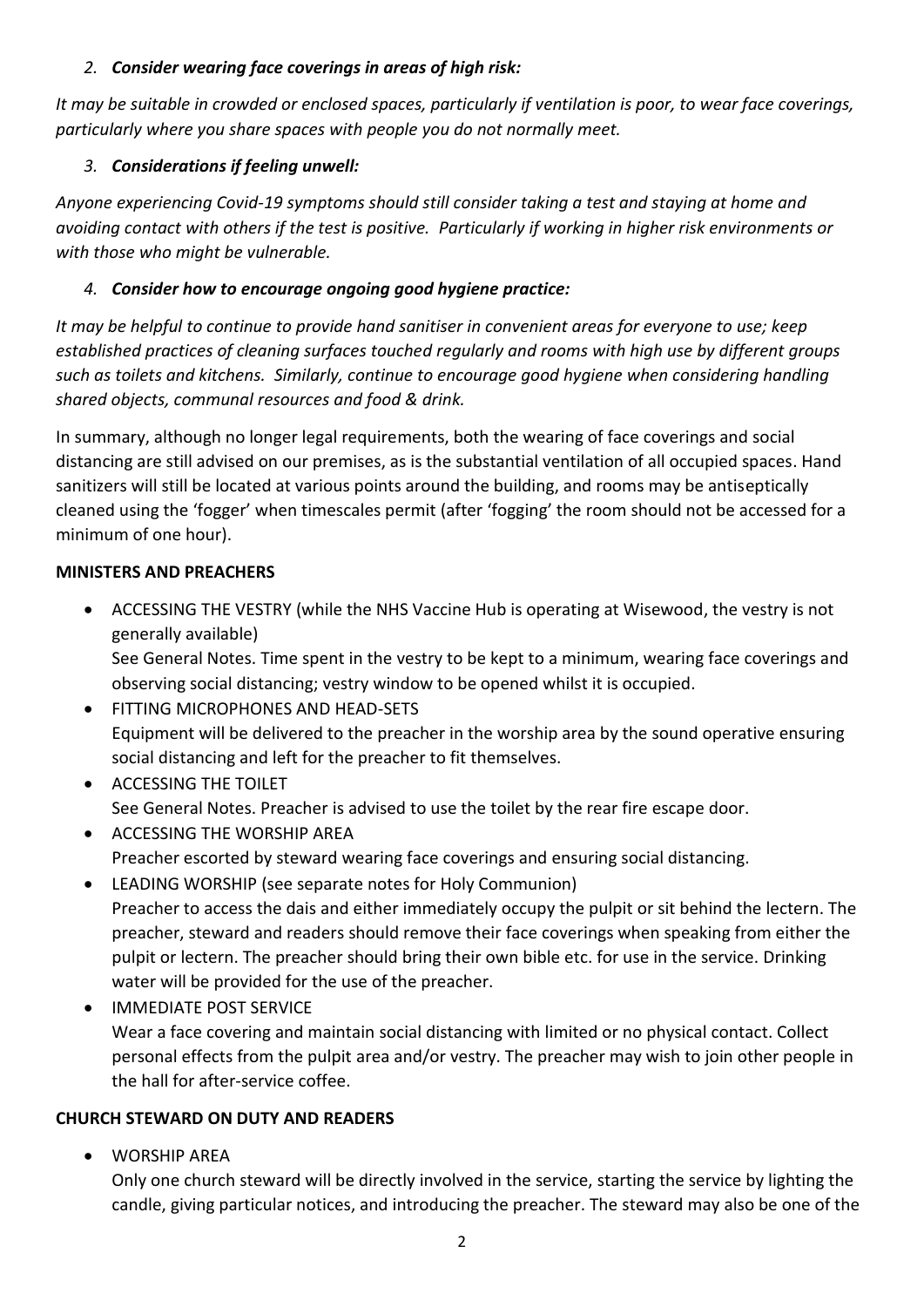readers or the only reader. The steward and any readers should wear a face covering (except when speaking from the lectern) and maintain social distancing. A reserved space will be left on the front right-hand pew for the steward (and possibly the reader). Separate arrangements will be made for special services, e.g., carol service where there are multiple readers.

• USE OF LECTERN Social distancing to be maintained between the person using the lectern and any other person in attendance.

#### **MUSICIANS, MUSIC, AND SINGING**

Government and Methodist Church guidance permit congregational singing. Where possible, face coverings should NOT be removed for congregational singing. See also General Note 6.

The organ or keyboard can be played during the service and also before and/or after the service.

The playing of brass and wind instruments may take place in worship.

#### **POWERPOINT/SOUND OPERATORS**

- SETTING UP THE EQUIPMENT
	- $\circ$  Face covering should be worn when moving about the worship area ensuring social distancing at all times.
	- o Equipment will be delivered to the preacher in either the vestry or the worship area ensuring social distancing and left for the preacher to fit themselves.
- USING THE SOUND DESK
	- o Once seated at the sound desk, the operator should continue to wear a face covering.
	- o Only one person is to be seated at the sound desk unless both parties are from the same household, in which case, both are to take the above precautions.

#### **OFFERING STEWARDS**

This function has been dispensed with as there is a risk of tactile contamination. The congregation should be encouraged to make use of Standing Orders or Bank Transfers. Any monies or envelopes that are brought are to be placed on a collection plate located on the table at the rear of the Worship Area. The offering can be acknowledged in the service in a prayer of blessing, but the plate should remain at the rear of the worship area until the end of the service. It should then be taken to be counted by 2no. church stewards or designated person(s) in the vestry, if it is available for use, or another appropriate place and then deposited in the safe or taken by the responsible person to be deposited at the bank.

#### **PORCH (RECEPTION) STEWARD(S)**

The existing Porch Steward rota has been suspended and a new rota of "RECEPTION STEWARD" created whose function and protocol is described below.

• WELCOMING AND MONITORING THE CONGREGATION

A reception steward wearing face covering to be located in the foyer. There will be no routine handing out of any written material including notices. The steward is to encourage the congregation to move as quickly as possible into the worship area maintaining social distancing and wearing face coverings.

#### **CONGREGATION**

• ACCESSING THE BUILDING AND TOILETS See General Notes.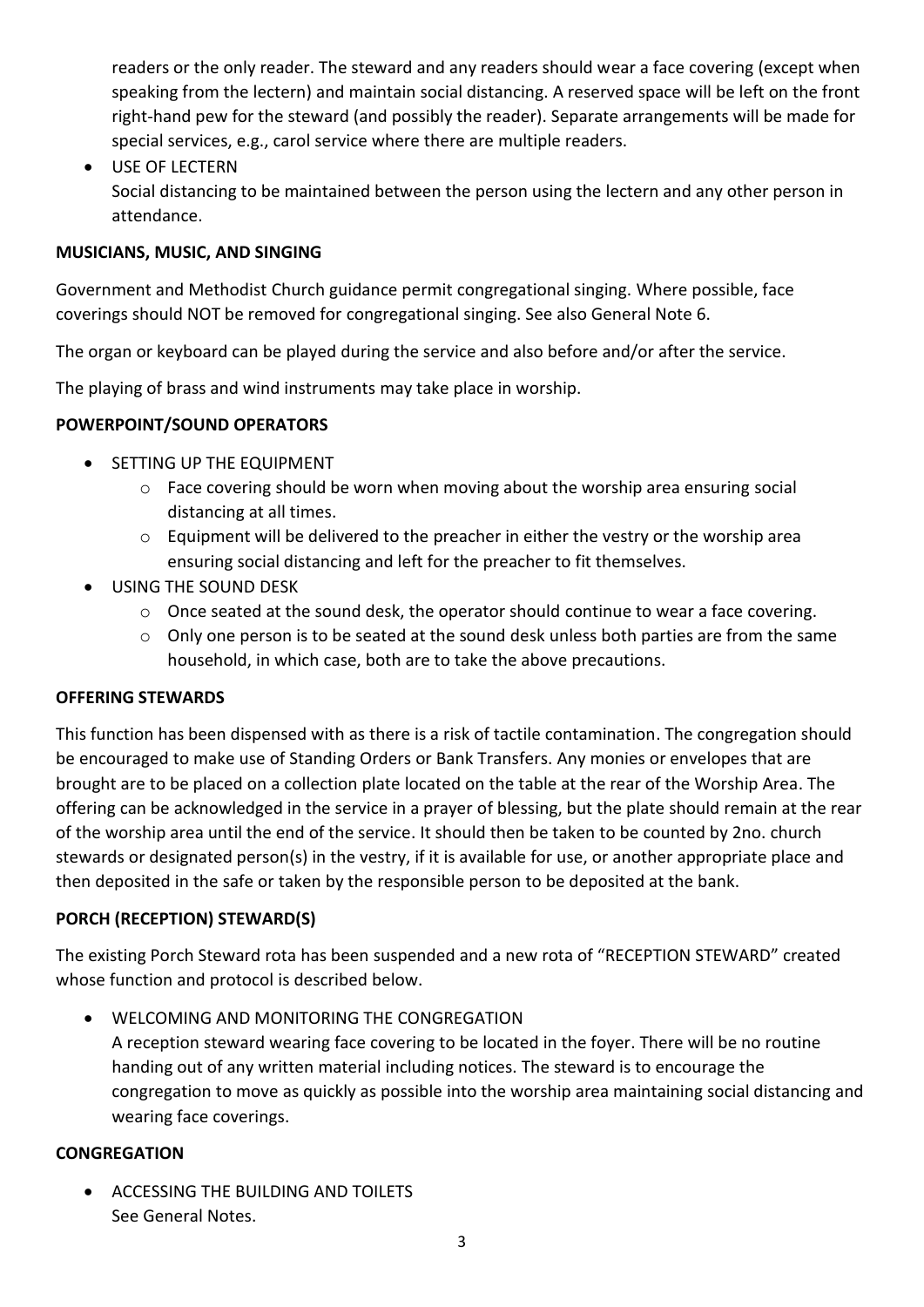- ACCESSING THE WORSHIP AREA Where possible, wear a face covering and maintain social distancing when moving around the building. Face coverings should be worn at all times in the worship area.
- THE ACT OF WORSHIP

Seating is organised to enable social distancing between individuals or households. Where possible, face coverings should be worn during the service. Generally, there will be no papers or hymn books to be handled; bibles will be available in the pews. When printed content is needed to aid members of the congregation with visual impairment or items to be given out as part of the service, these should be printed immediately in advance of the service. Children will be asked to stay with parents or an adult member of their household. If there is more than one service on a Sunday or the worship area is to be used for another purpose within 72 hours of a service, antiseptic cleaning of the space by 'fogging' should take place after the morning service. After 'fogging' the room should not be accessed for a minimum of one hour.

- EXITING THE WORSHIP AREA AND PREMISES Face coverings should be worn throughout, and social distancing maintained.
- ACCESSING THE TOILETS Numbers of people in the toilet areas at the same time should be limited to prevent crowding. See General Notes on antiseptic cleaning of the premises.

#### **WHEELCHAIR USERS and MOBILITY SCOOTER USERS**

Mobility scooters can either be parked under the front canopy or alternatively in the foyer if there is space and the mobility scooter user is from the same household as anyone else using the holding area, or if the holding area is not required by another person. Alternatively, the mobility scooter can be driven directly into the worship area and parked along the rear wall in the designated spaces for wheelchair and mobility scooter users, providing that social distancing can be maintained.

• ACCESSING THE WORSHIP AREA

To maintain social distancing wheelchair users and their household will be seated at the rear of the worship area, if required a holding area for wheelchair users and their household will be established in the foyer while they wait their turn to enter the worship area. Wheelchair users will be amongst the first to leave the worship area.

• ACCESSING THE TOILET See General Notes on usage and cleaning of the premises.

#### **HOLY COMMUNION**

When Holy Communion takes place, the following guidance from the Methodist Church is to be reflected and acted upon in a way that works safest for our context - [https://www.methodist.org.uk/our](https://www.methodist.org.uk/our-faith/reflecting-on-faith/faith-and-order/holy-communion-responding-pastorally-in-the-light-of-covid-19/)[faith/reflecting-on-faith/faith-and-order/holy-communion-responding-pastorally-in-the-light-of-covid-19/](https://www.methodist.org.uk/our-faith/reflecting-on-faith/faith-and-order/holy-communion-responding-pastorally-in-the-light-of-covid-19/).

The Minister will work with the stewards and communion stewards to ensure Holy Communion is safe and still as worshipful as possible. For the preparation of the elements, it is advised that gluten free wafers are used for bread, as they do not need to be handled. For wine, cups are to be spaced around the communion cup tray so that people will not need to pass or touch another cup other than the one they are offered (this works best when alternating the cups around the tray), the cups should be filled using the communion wine filler bottle and the cups should not be touched. When elements are prepared, those preparing them should wash and sanitise their hands before preparation and wear a mask or face covering. The elements should be set out on the communion table and covered before the congregation arrive. After the service, the unused elements should be 'put to ground' (put in the bin/down the sink) they **MUST NOT** be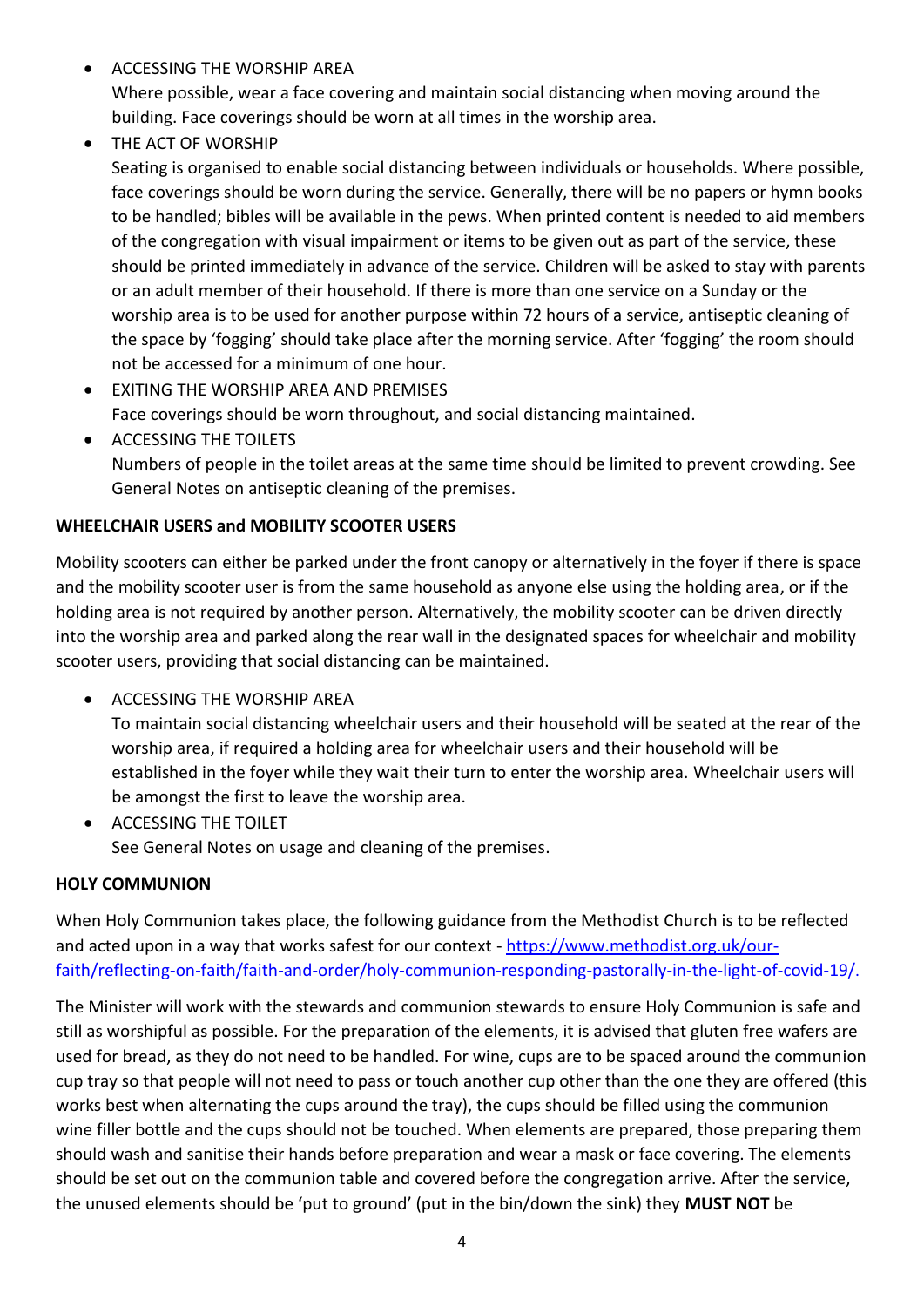reverently consumed or returned to the container/bottle. The washing up of the glasses and the plate, must be done with washing up liquid and whilst wearing a mask or face covering; those washing up must ensure they wash their hands thoroughly afterwards for their own safety.

The congregation should be advised about the procedures for taking Communion at the beginning of the service or before starting the Communion prayers by either the Minister or the steward on duty.

There should be no physical contact during sharing the peace. Before starting the Communion prayers, the Minister and others distributing should sanitise their hands. During the prayers, the elements are to remain covered and if they are to be lifted during the prayer, they must either be empty vessels or not used during the distribution. Before the distribution, the Minister and those assisting should put on their mask/face coverings. The elements should be distributed by two people from the dais, socially distanced, one holding the bread and the other the wine. Communicants will pick up an individual wafer and cup, taking care not to touch any other elements, they will not be handed to them.

Subject to current Covid guidance, collection plates for the Benevolent offering may be passed around the congregation. Alternatively, a collection plate labelled for the Benevolent offering may be placed with the other collection plates at the rear of church before the start of the service.

Members of the congregation taking Communion should approach the dais as instructed by the communion stewards as follows:

Those seated on the left-hand side of the worship area (looking from the entrance towards the pulpit) should approach first, starting with those seated on the front row of pews. When directed by communion steward A, people should stand and move to their left to exit the pew into the **lefthand side aisle** and then move forward towards the left-hand end of the dais. They should then approach the centre of the dais where those distributing the elements are standing. Having collected the elements, they should then return down the **central aisle,** as directed by communion steward B, to their pew and sit down to wait.

Once everyone in the left-hand block of pews is seated, anyone on the left-hand side at the back of church in wheelchairs, etc. may approach the dais via the central aisle to receive the elements.

When all of the people seated on the left-hand side have received the elements, the process should be repeated with those seated on the right-hand side, again starting with those on the front pews. When directed by communion steward B, people should stand and move to their right to exit their pew into the **right-hand side aisle** and then move forward towards the right-hand end of the dais. They should then approach the centre of the dais to receive the elements before returning down the **central aisle** to their seats as directed by communion steward A.

Social distancing should be maintained at all times.

Once everyone is seated, anyone with limited mobility may approach the dais via the central aisle to receive the elements, or the elements may be brought to them where they are seated.

The communion stewards, organist, and Minister should then take their elements.

If members only want to receive Communion in one kind (i.e. just the bread), then that is acceptable within our traditions. If members do not want to receive Communion, they should remain in their seats or leave during the Communion hymn.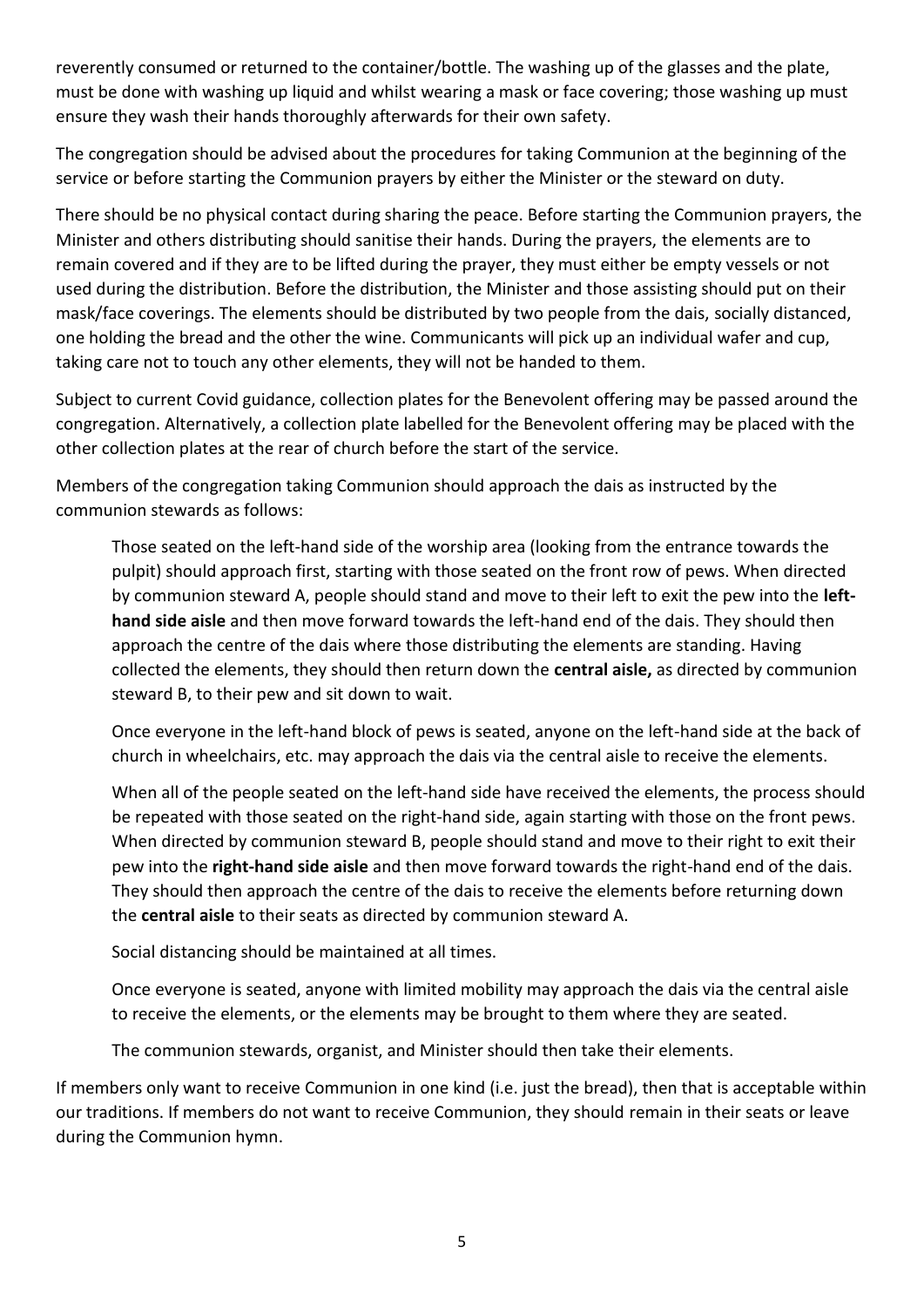Once everyone has received the elements, these should be consumed as directed by the Minister. The remaining elements will be covered before the final prayers; communicants should place their empty glasses in a safe place in the pews to be collected by the communion stewards after the service.

#### **JUNIOR CHURCH**

A separate Covid-19 strategy for implementing Junior Church has still to be formulated. In the meantime, no Junior Church will take place.

**USE OF VESTRY** (while the NHS Vaccine Hub is potentially operating at Wisewood, the vestry may be accessed but is not otherwise available for use)

• Limit the number of people in the vestry at any given time, all wearing face coverings and ensuring social distancing. Time spent in the vestry to be kept to a minimum; vestry window to be opened whilst it is occupied.

#### **PRAYER GROUP**

• Group to meet in an available community room, foyer or in the Worship Area, and to make use of hand sanitizers and to observe social distancing and wear face coverings indoors.

#### **CLEANING AND GARDENING TEAMS**

• Teams to make use of hand sanitizers and to observe social distancing and wear face coverings indoors. Teams to carry out their duties on designated day.

#### **GENERAL NOTES**

In our drive to minimize Covid-19 transmission via social and tactile contamination the following protocols and regimes have been established:

- 1. Access into the building via the main entrance with observance of social distancing together with the wearing of face coverings.
- 2. Hand sanitizers are available at key points throughout the building with a request that they be used by everyone.
- 3. Where possible, face coverings should be worn by everyone in the foyer, corridors, and toilets, unless they are exempt. Face coverings should also be worn in the worship area and community rooms. They may be removed when seated in the hall to partake of refreshments.
- 4. No written notices will be handed out and the congregation will be encouraged to move as quickly as possible into the worship area.
- 5. In the worship area, access preferably to be down the central aisle. Spaces on the front right-hand pew to be left for use by the preacher, steward and reader, if required. Wheelchair and mobility scooter users will be accommodated at the rear of the worship area.
- 6. Where singing takes place, it should follow the Government's latest Covid 19 [guidance for the safe](https://www.gov.uk/guidance/covid-19-guidance-for-the-safe-use-of-places-of-worship#singing-music-and-performances)  [use of places of worship](https://www.gov.uk/guidance/covid-19-guidance-for-the-safe-use-of-places-of-worship#singing-music-and-performances) and [Methodist Church guidance,](https://www.methodist.org.uk/for-churches/property/coronavirus-guidance-for-property/) both of which were last updated on 24<sup>th</sup> February 2022.
- 7. Windows in the worship area should be open during the service to improve cross ventilation. Vertical blinds in front of the open windows should be left open to avoid limiting air flow.
- 8. If it is anticipated that any activity will last longer than fifteen minutes, then any ventilation in the room in which it is taking place should be implemented immediately upon entering the area and continued for as long as possible after the end of the activity.
- 9. Refreshments may be served in the hall after the service. Face coverings may be removed when seated and preferably groups at tables should be a maximum of six people.